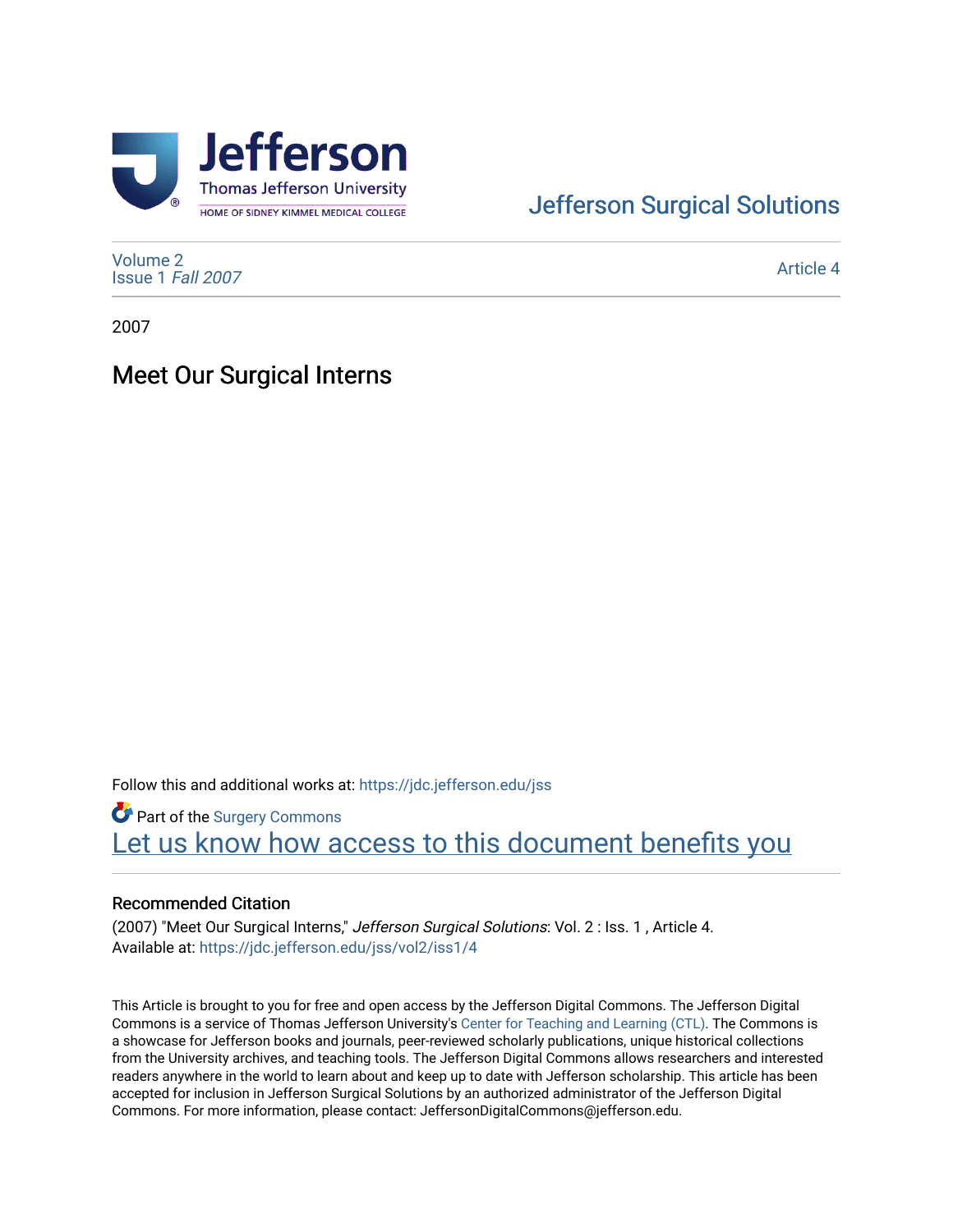## Meet Our Surgical Interns

Jefferson surgeons are currently assisted by an exceptional group of categorical interns. These doctors, who recently matched with Jefferson, started on June 20, 2007 (shown left to right):

Allison Goldberg, MD, Albert Einstein College of Medicine; Adam Bodzin, MD, Boston University School of Medicine; Joshua Marks, MD, Jefferson Medical College; Jennie Baek, MD, Dartmouth Medical School; Chandan Kundavaram, MD, University of Arizona College of Medicine; Vanessa Talbott, MD, George Washington University School of Medicine.

We are also pleased to welcome back the following Jefferson graduates as preliminary interns: James Eiszner, MD and Roman Politi, MD in General Surgery, Rohan Chitale, MD in Neurosurgery and Daniel Sackett, MD in Urology.